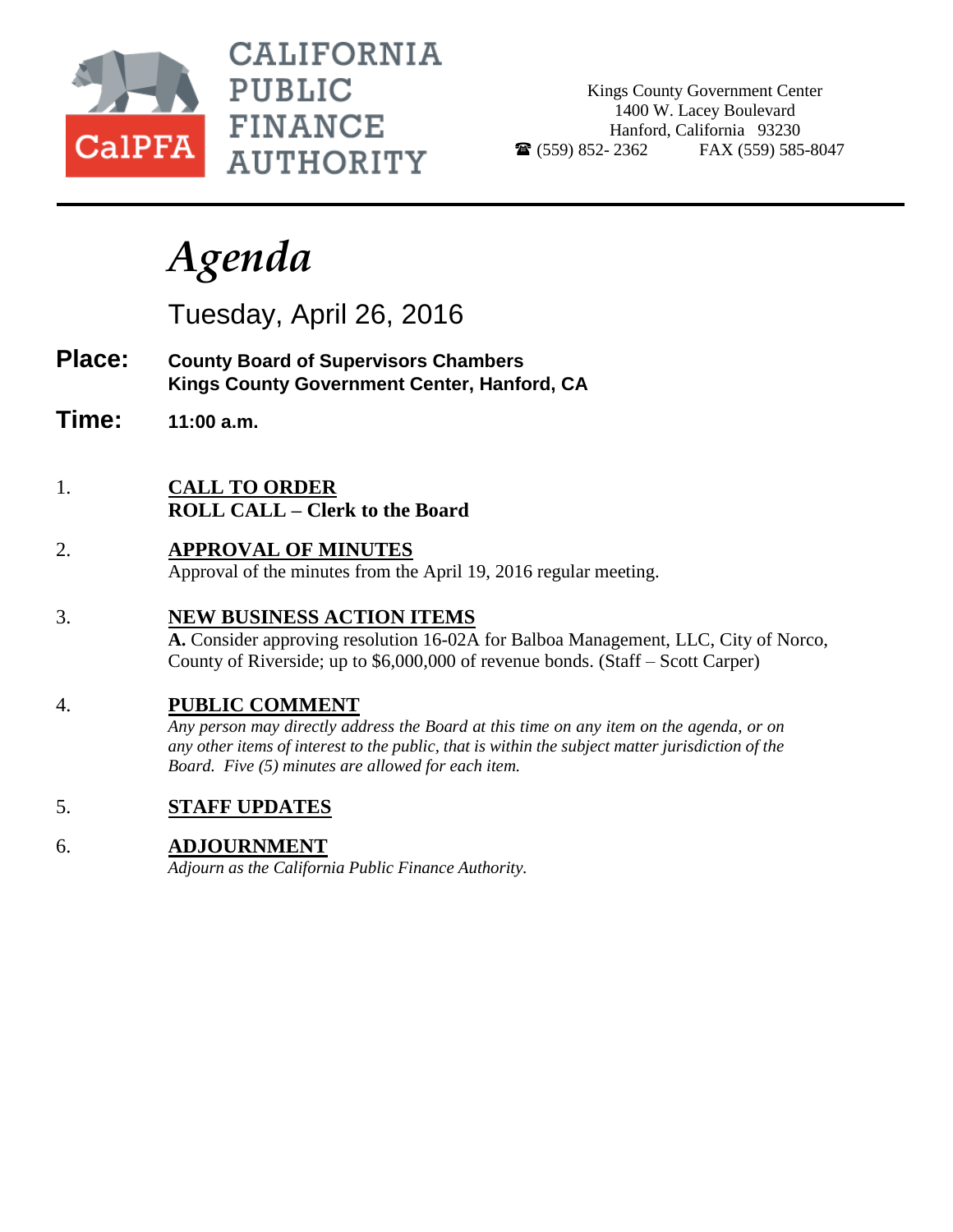

#### **2. APPROVAL OF MINUTES**

Approval of the minutes from the April 19, 2016 regular meeting.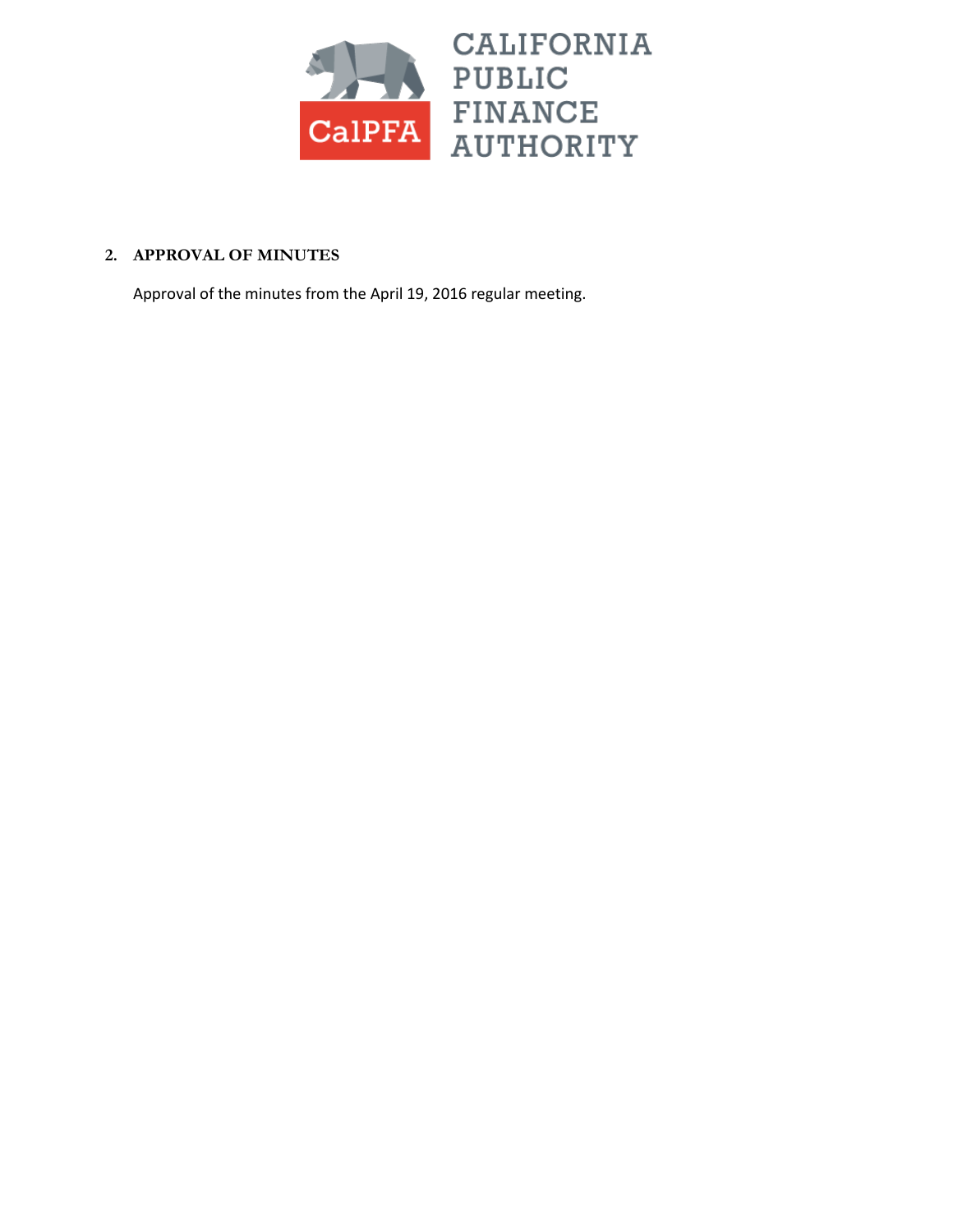

**CALIFORNIA PUBLIC FINANCE AUTHORITY** 

Kings County Government Center 1400 W. Lacey Boulevard Hanford, California 93230  $\bullet$  (559) 852-2362 FAX (559) 585-8047

## *Action Summary*

Tuesday, April 19, 2016

- **Place: County Board of Supervisors Chambers Kings County Government Center, Hanford, CA**
- **Time: 11:00 a.m.**
- 1. **B1 CALL TO ORDER ROLL CALL – Clerk to the Board ALL MEMBERS PRESENT**
- 2. **B 2 APPROVAL OF MINUTES** Approval of the minutes from the March 22, 2016 regular meeting. **ACTION: APPROVED AS PRESENTED (JN/RF/RV/CP/DV-Aye)**
- 3. **B 3 CONSENTCALENDAR**

**A.** Consideration of approving resolution 16-02M for City of Stockton as an additional program participant to the Authority. **ACTION: APPROVED AS PRESENTED (RF/CP/JN/RV/DV-Aye)**

4. **B 4 NEW BUSINESS ACTION ITEMS**

**A.**Consideration of request for Authority to consider exception to issuance policy for proposed taxable financing relating to RPM Capital Management. (Staff – Scott Carper) **ACTION: APPROVED AS PRESENTED (JN/CP/RV/RF/DV-Aye)**

## 5. **B 5 PUBLIC COMMENT**

*Any person may directly address the Board at this time on any item on the agenda, or on any other items of interest to the public, that is within the subject matter jurisdiction of the Board. Five (5) minutes are allowed for each item.* **None**

## 6. **B 6 STAFF UPDATES**

**Scott Carper stated that the Board would be holding a special meeting on April 26, 2016 at 11:00 a.m. due to not holding a meeting on May 3, 2016.**

## 7. **B 7 ADJOURNMENT**

*The meeting was adjourned at 11:13 a.m.*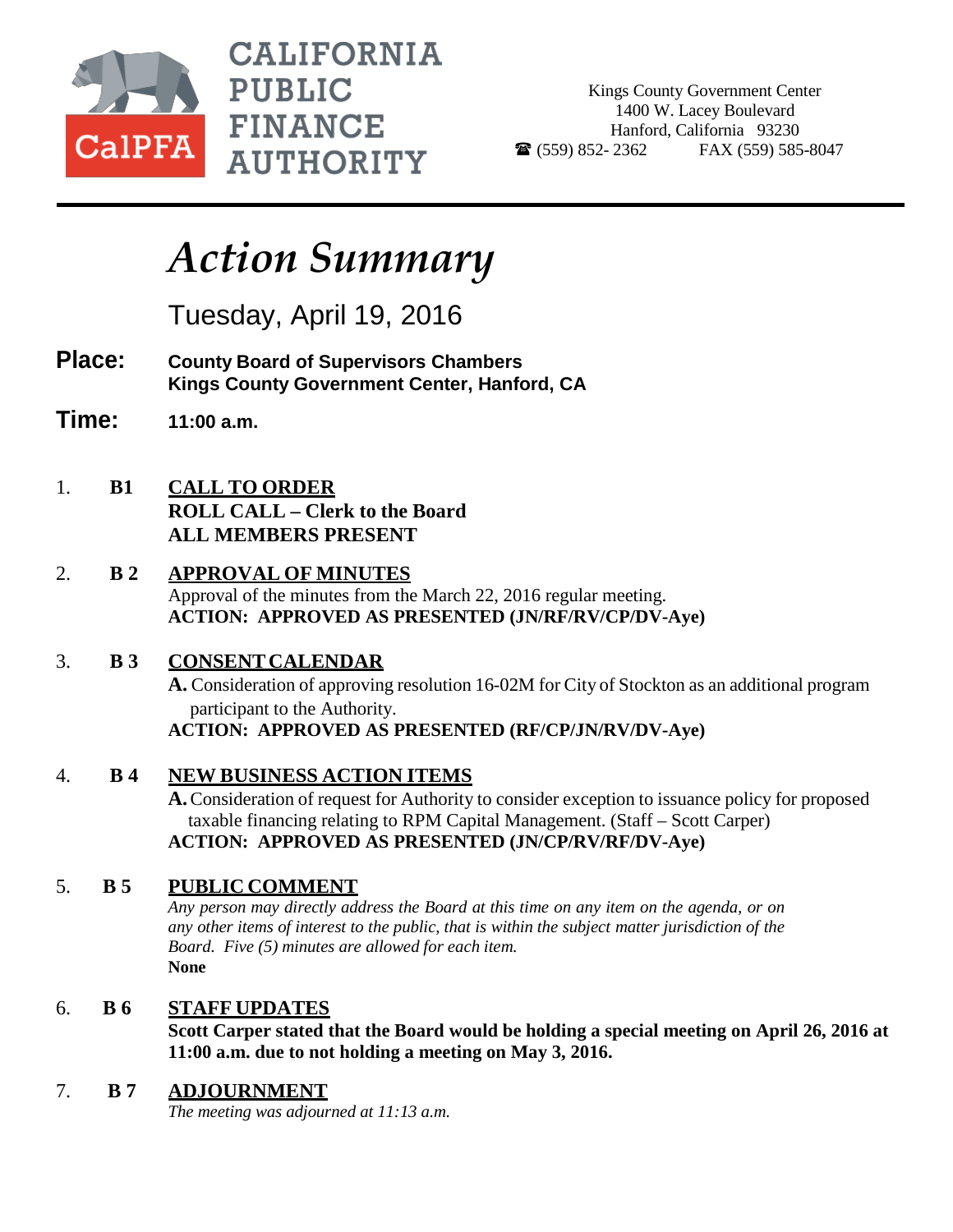

## **3. NEW BUSINESS ACTION ITEMS**

A. Consider approving resolution 16-02A for Balboa Management, LLC, City of Norco, County of Riverside; up to \$6,000,000 of revenue bonds. (Staff – Scott Carper)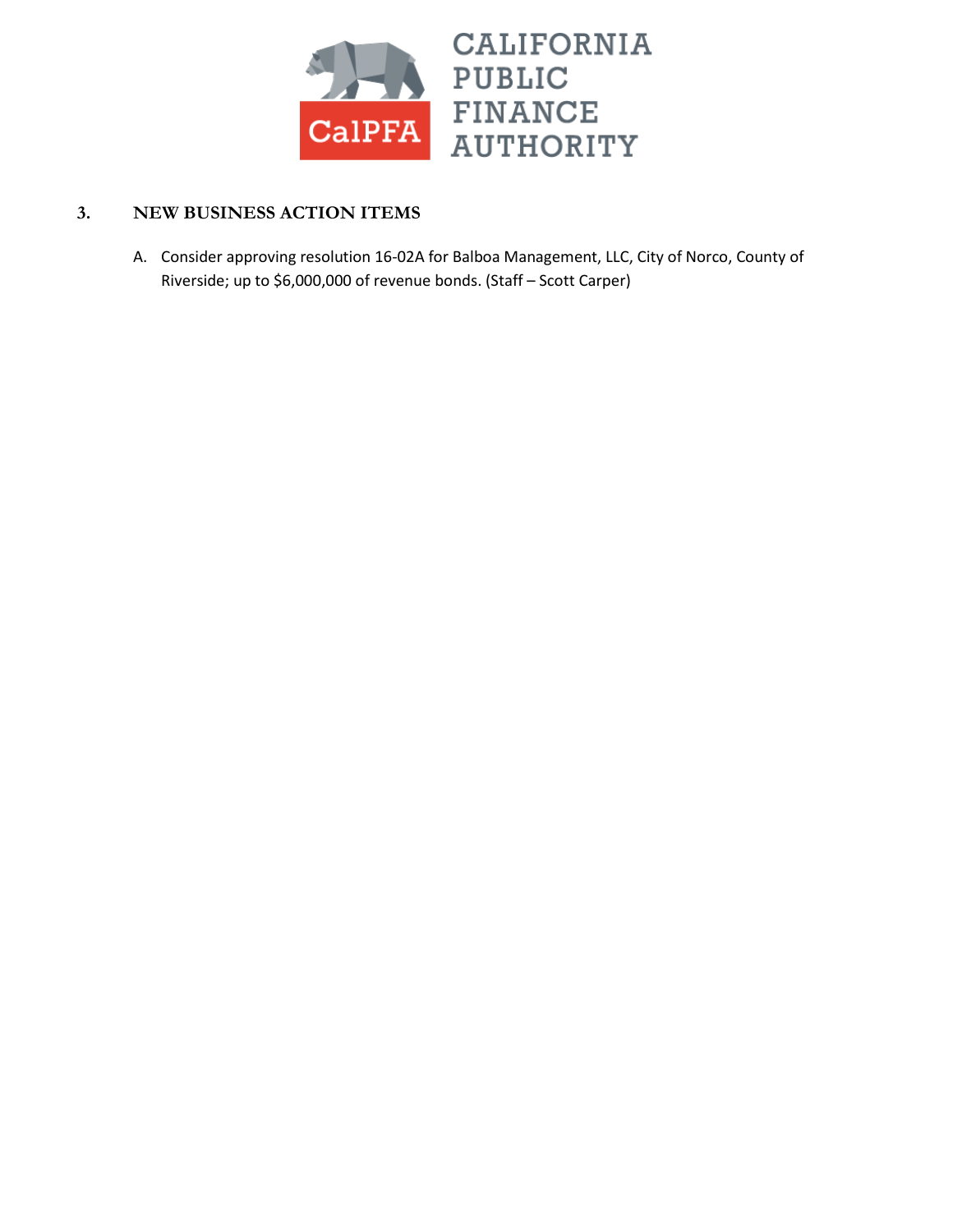

| DATE:                    | <b>APRIL 26, 2016</b>                                                                                                         |
|--------------------------|-------------------------------------------------------------------------------------------------------------------------------|
| <b>APPLICANT:</b>        | BALBOA MANAGEMENT GROUP, LLC                                                                                                  |
| <b>AMOUNT:</b>           | UP TO \$6 MILLION OF REVENUE BONDS                                                                                            |
| <b>PURPOSE:</b>          | FINANCE ADDITIONAL PARITY REVENUE BONDS FOR THE<br>CONSTRUCTION, EQUIPPING AND FURNISHING OF AN EQUESTRIAN<br>AND SPORTS PARK |
| <b>PRIMARY ACTIVITY:</b> | <b>RECREATION</b>                                                                                                             |
| <b>LEGAL STRUCTURE:</b>  | LIMITED LIABILITY COMPANY                                                                                                     |

#### **Background:**

Balboa Management Group, LLC ("Balboa" or "Borrower") has developed the Silverlakes Equestrian and Sports Park facility on a 121 acre site located at 5555 Hamner Avenue in Norco (the "Project" or "Silverlakes"). The Borrower has requested CalPFA to issue and deliver revenue obligations in the anticipated principal amount of \$5,560,000 (the "Bonds") for the purpose of financing the construction of a highway sign along I-15, an area in the park to hold concerts and events, and a concessions/retail building on the property. In 2015 the sports complex was constructed, providing fields for use for youth soccer, parking, stadium seating, equestrian facilities and recreation vehicle parking. Construction was completed from \$20,000,000 of taxable revenue bonds issued in 2015; the 2016 Bonds will be issued on a parity basis to the 2015 Bonds. Phase I improvements completed with the proceeds of the 2015 Bonds included synthetic fields with lighting; natural turf fields; satellite restroom facilities; and paved parking. The proposed 2016 Bonds will fund the aforementioned new construction, pay COI and fund capitalized interest.

Silverlakes is a unique facility designed to capture value from the underserved and undervalued amateur youth sports market, with primary emphasis on youth soccer. The facility also serves the amateur and professional equestrian market. The facility will ultimately have 25 full-size soccer fields, 1,500 horse stall capacity, and a lit stadium field with a 5,000 seat capacity. The primary use of this property will be for sporting events. Secondary use will be for concerts, conferences, corporate events and other outdoor gatherings.

#### **Public Benefit:**

Silverlakes provides a much needed supply of fields for youth soccer in Southern California. The Project benefits the City of Norco with state of the art recreation facilities, a favorable tax and fee structure, widening and improvement of Hamner Avenue along the length of the property and the construction of a causeway under the entrance road. Additionally, 1.7 million visitors are expected to visit the facilities annually, creating jobs and revenue for the City.

The Project is also socially and environmentally responsible. Silverlakes inspires and empowers players young and old through involvement in competitive sports. It is one of the greenest large-scale outdoor facilities available in its responsible use of materials, energy and resources. As a commitment to the community, Silverlakes will create a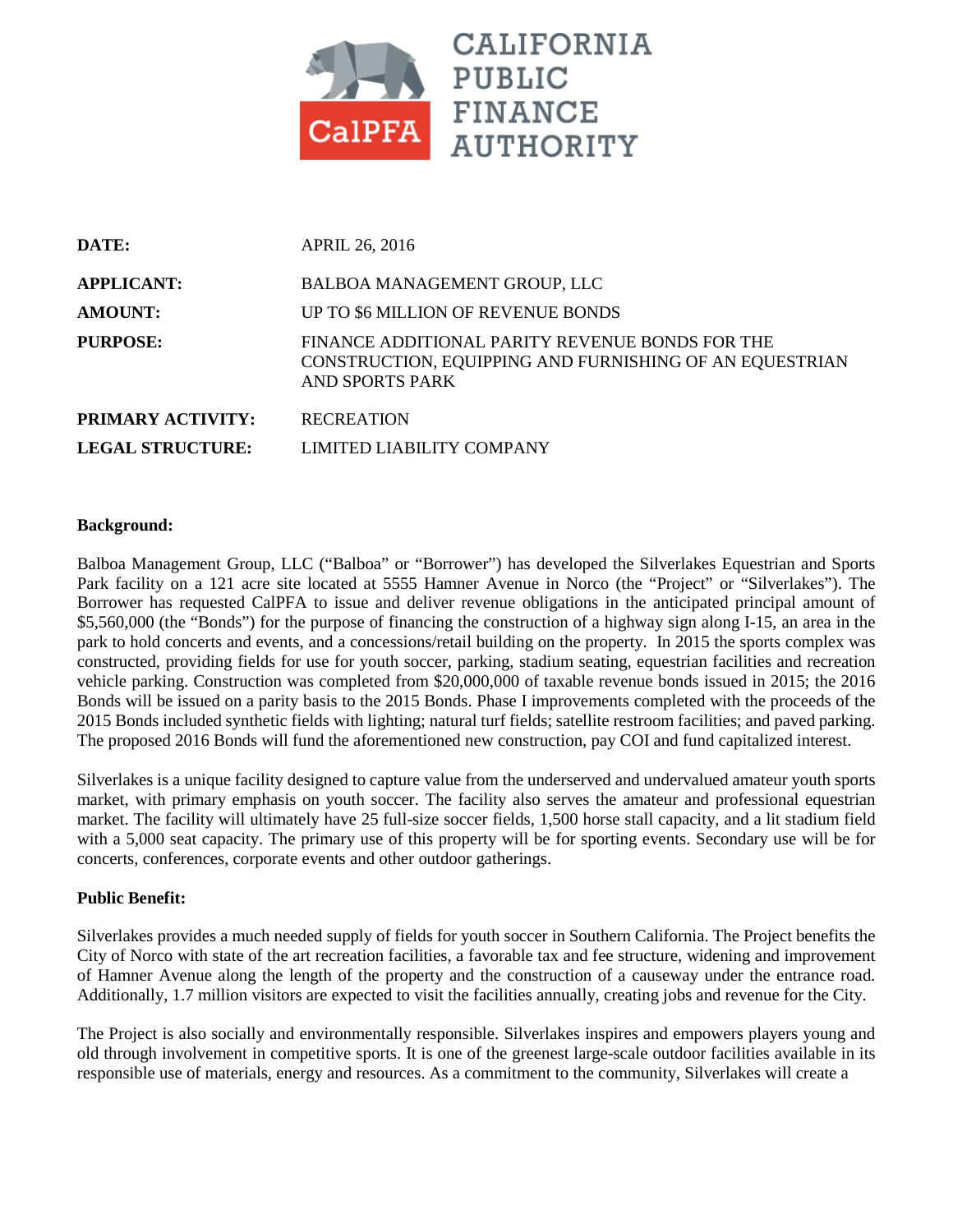

number of onsite charitable initiatives. These will support the regional and local constituency through donations to area charities and worthy causes.

#### **TEFRA Information:**

No TEFRA is required as this is a taxable financing.

#### **Finance Team:**

- Bond Counsel: Hinckley, Allen & Snyder, LLP, Boston, MA
- Authority Counsel: Orrick, Herrington & Sutcliffe, LLP, Sacramento
- Underwriter: B.C. Ziegler & Co., Newport Beach
- Private Placement: RPM Capital Management, Greenwich, CT

#### **Financing Structure:**

The Bonds will be privately placed with RPM Capital Management. The interest rate will be 8.5% fixed for a term of 23 years. The Bonds will be unrated. The borrower is securing this with a personal guarantee which has been agreed to by RPM. The proposed issuance is in accordance with CalPFA's issuance guidelines.

#### **Estimated Sources and Uses:**

| <b>Sources</b>             |              |  |  |
|----------------------------|--------------|--|--|
| Par Amount                 | 5,560,000.00 |  |  |
|                            | 5,560,000.00 |  |  |
| Uses                       |              |  |  |
|                            |              |  |  |
| <b>Total Project Costs</b> | 4,681,811.00 |  |  |
| Capitalized Interest Fund  | 500,000.00   |  |  |
| Cost of Issuance           | 278,189.00   |  |  |
| Underwriter (Ziegler)      | 100,000.00   |  |  |
|                            | 5,560,000.00 |  |  |

#### **Recommendation:**

Based on the overall Project public benefit and finance related considerations detailed above and compliance with CalPFA's general and issuance policies, Staff recommends that the Board of Directors approve the Resolution as submitted to the Board, which:

1. Approves the granting of the Obligation;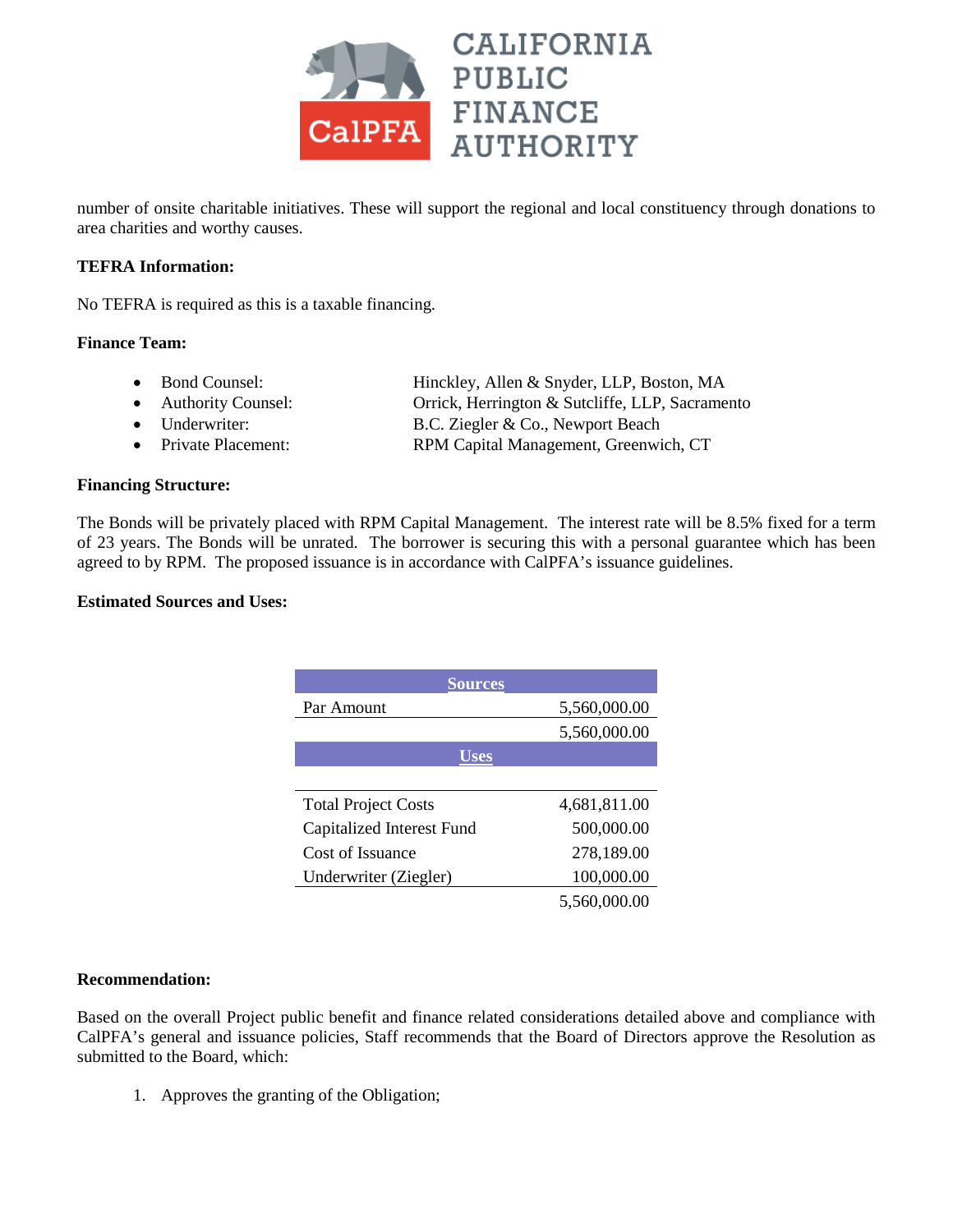

- 2. Approves all necessary actions and documents in connection with the financing; and
- 3. Authorizes any member of the Board or authorized signatory to sign all necessary documents.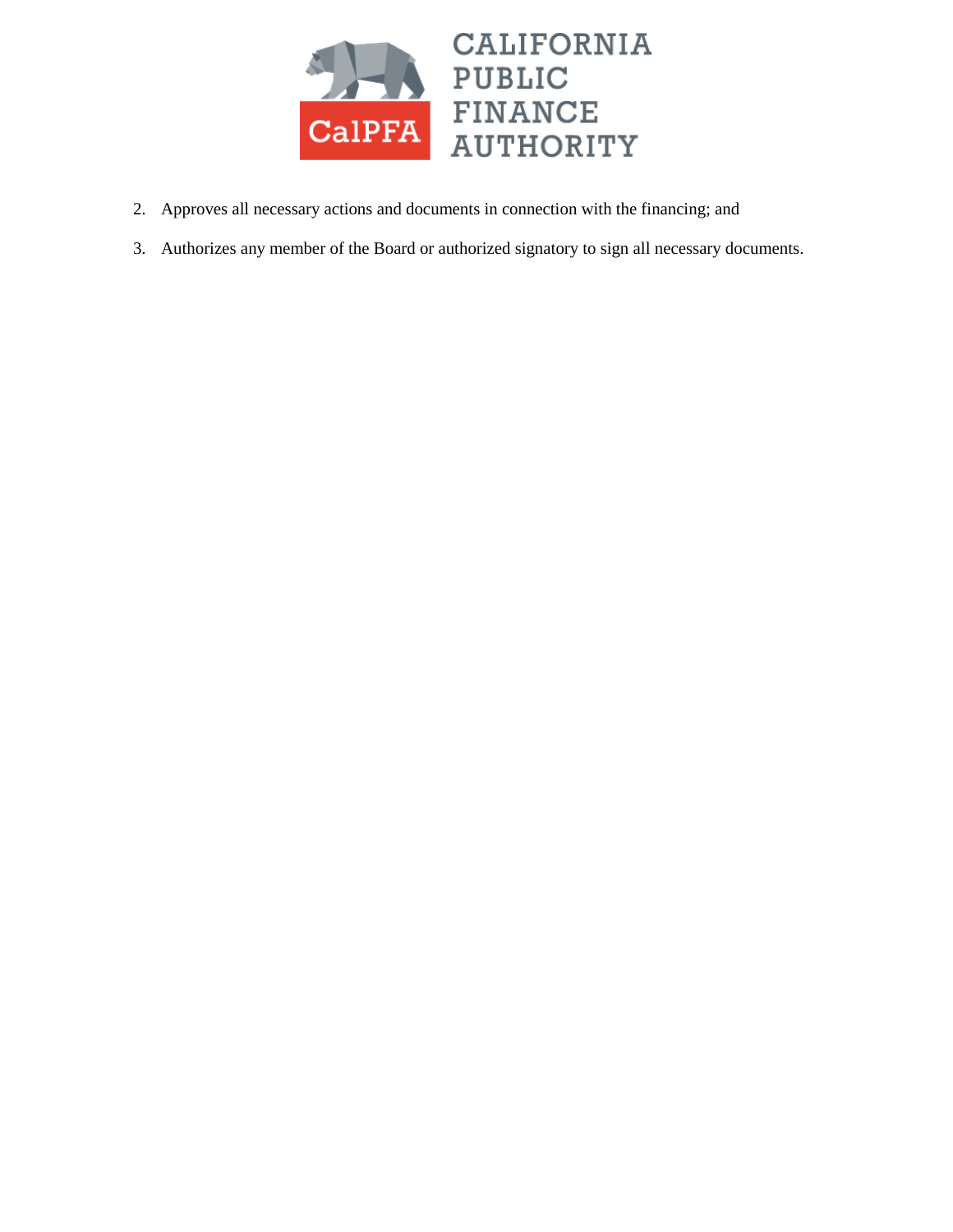#### **CALIFORNIA PUBLIC FINANCE AUTHORITY RESOLUTION**

#### **RESOLUTION NO. 16-02A**

#### **CALIFORNIA PUBLIC FINANCE AUTHORITY**

#### **A RESOLUTION AUTHORIZING THE ISSUANCE OF REVENUE BONDS IN A PRINCIPAL AMOUNT NOT TO EXCEED \$6,000,000 TO FINANCE THE CONSTRUCTION, IMPROVEMENT, RENOVATION AND EQUIPPING OF A RECREATIONAL AND SPORTS FACILITY FOR BALBOA MANAGEMENT GROUP, LLC AND OTHER MATTERS RELATING THERETO**

WHEREAS, pursuant to the provisions of the Joint Exercise of Powers Act, comprising Articles 1, 2, 3 and 4 of Chapter 5 of Division 7 of Title 1 (commencing with Section 6500) of the Government Code of the State of California (the "Act"), Kings County and the Housing Authority of Kings County (the "Charter Members") entered into a joint exercise of powers agreement (the "Agreement") pursuant to which the California Public Finance Authority (the "Authority") was organized;

WHEREAS, the City of Norco (the "City") has informed the Authority that, by resolution expected to be adopted by the City, it will request that it join the Authority as an Additional Member; and

WHEREAS, the Authority wishes to authorize the City to become an Additional Member pursuant to the provisions of the Agreement upon its adoption and execution by the City;

WHEREAS, the Authority is authorized by its Agreement and under the Act to, among other things, issue bonds, notes or other evidences of indebtedness in connection with, and to make loans to assist in the financing of certain projects;

WHEREAS, Balboa Management Group, LLC, a limited liability company duly organized and existing under the laws of the State of Delaware and in good standing under the laws of the State of California (the "Company"), wishes to finance the construction, improvement, renovation and equipping of a recreational and sports facility (the "Project") owned and operated by the Company and located in the City of Norco, Riverside County, California;

WHEREAS, the Company is requesting the assistance of the Authority in financing the Project;

WHEREAS, pursuant to an Indenture (the "Indenture"), between the Authority and Wilmington Trust, N.A. (the "Trustee"), the Authority will issue the California Public Finance Authority Revenue Bonds (Silverlakes Equestrian & Sports Park) Series 2016 (Taxable) (the "Bonds") for the purpose, among others, of financing the Project;

WHEREAS, pursuant to a Loan Agreement (the "Loan Agreement"), between the Authority and the Company, the Authority will loan the proceeds of the Bonds to the Company for the purpose, among others, of financing the Project;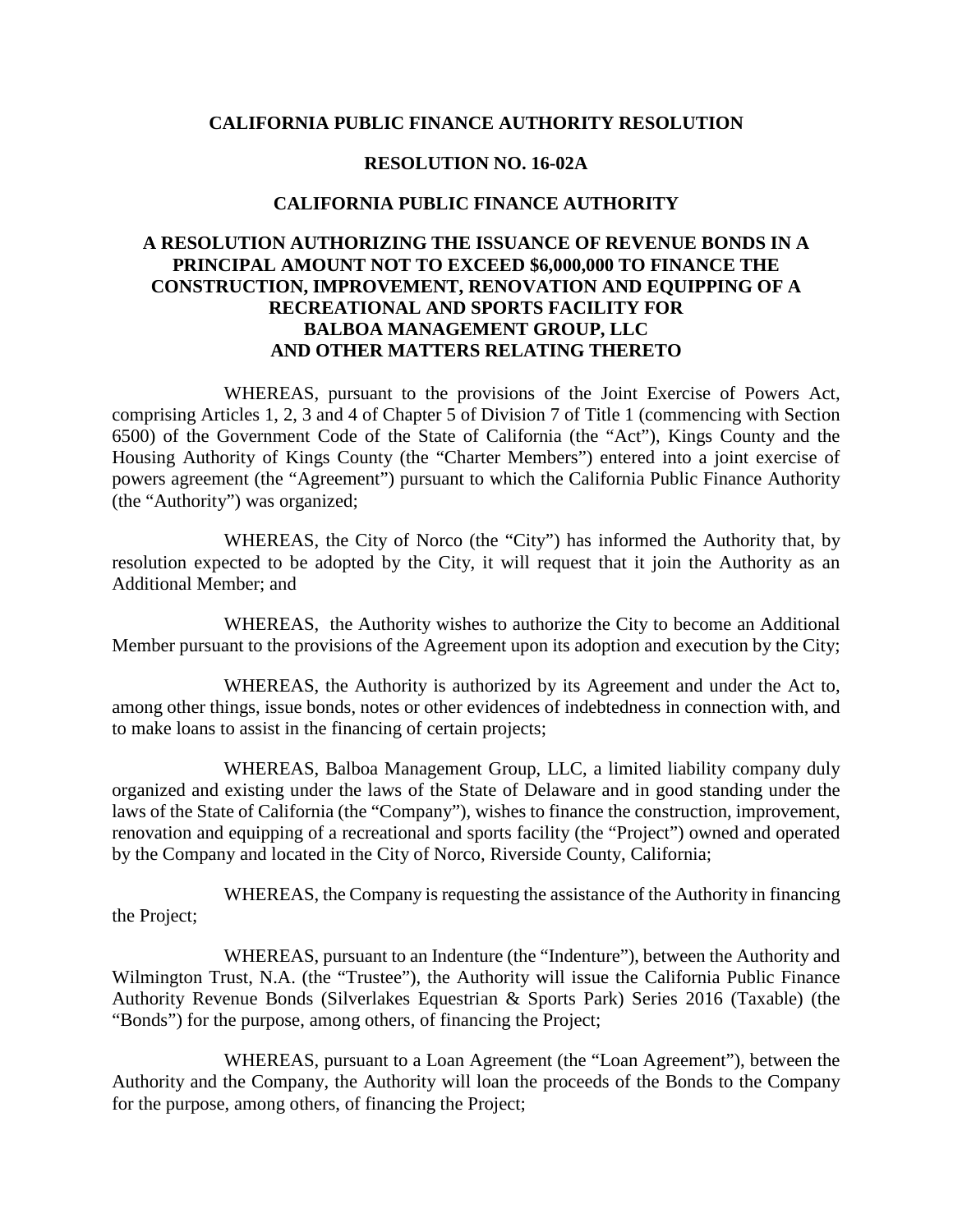WHEREAS, pursuant to a Bond Purchase Contract, to be dated the date of sale of the Bonds (the "Purchase Contract"), among B.C. Ziegler & Company, as underwriter (the "Underwriter"), the Authority and the Company, the Bonds will be sold to the Underwriter, and the proceeds of such sale will be used as set forth in the Indenture to finance the Project and to pay costs incurred in connection with the issuance of the Bonds;

WHEREAS, the Bonds will be offered for sale to Accredited Investors and Qualified Institutional Buyers (as defined in the Indenture) through a limited offering memorandum;

WHEREAS, there have been made available to the Board of Directors of the Authority the following documents and agreements:

- (1) A proposed form of the Indenture;
- (2) A proposed form of the Loan Agreement;
- (3) A proposed form of the Purchase Contract; and

(4) A proposed form of limited offering memorandum (the "Limited Offering Memorandum") to be used by the Underwriter in connection with the offering and sale of the Bonds.

NOW THEREFORE, BE IT RESOLVED by the Board of Directors of the California Public Finance Authority, as follows:

**Section 1.** Pursuant to the Act and the Indenture, the Authority is hereby authorized to issue its revenue bonds designated as the "California Public Finance Authority Revenue Bonds (Silverlakes Equestrian & Sports Park) Series 2016 (Taxable)" in an aggregate principal amount not to exceed Six Million Dollars (\$6,000,000.00). The Bonds shall be issued and secured in accordance with the terms of, and shall be in the form or forms set forth in, the Indenture. The Bonds shall be executed on behalf of the Authority by the manual or facsimile signature of the Chair of the Authority or the manual signature of any member of the Board of Directors of the Authority or their administrative delegatees duly authorized pursuant to Resolution No. 15-01C of the Authority, adopted on July 14, 2015 (each, an "Authorized Signatory"), and attested by the manual or facsimile signature of the Secretary of the Authority or the manual signature of any Authorized Signatory.

**Section 2.** The proposed form of Indenture, as made available to the Board of Directors, is hereby approved. Any Authorized Signatory is hereby authorized and directed, for and on behalf of the Authority, to execute and deliver the Indenture in substantially said form, with such changes and insertions therein as any member of the Board of Directors, with the advice of counsel to the Authority, may approve, such approval to be conclusively evidenced by the execution and delivery thereof. The trustee, dated date, maturity date or dates, interest rate or rates, tender provisions, interest payment dates, denominations, forms, registration privileges, manner of execution, place or places of payment, terms of redemption and other terms of the Bonds shall be as provided in the Indenture, as finally executed.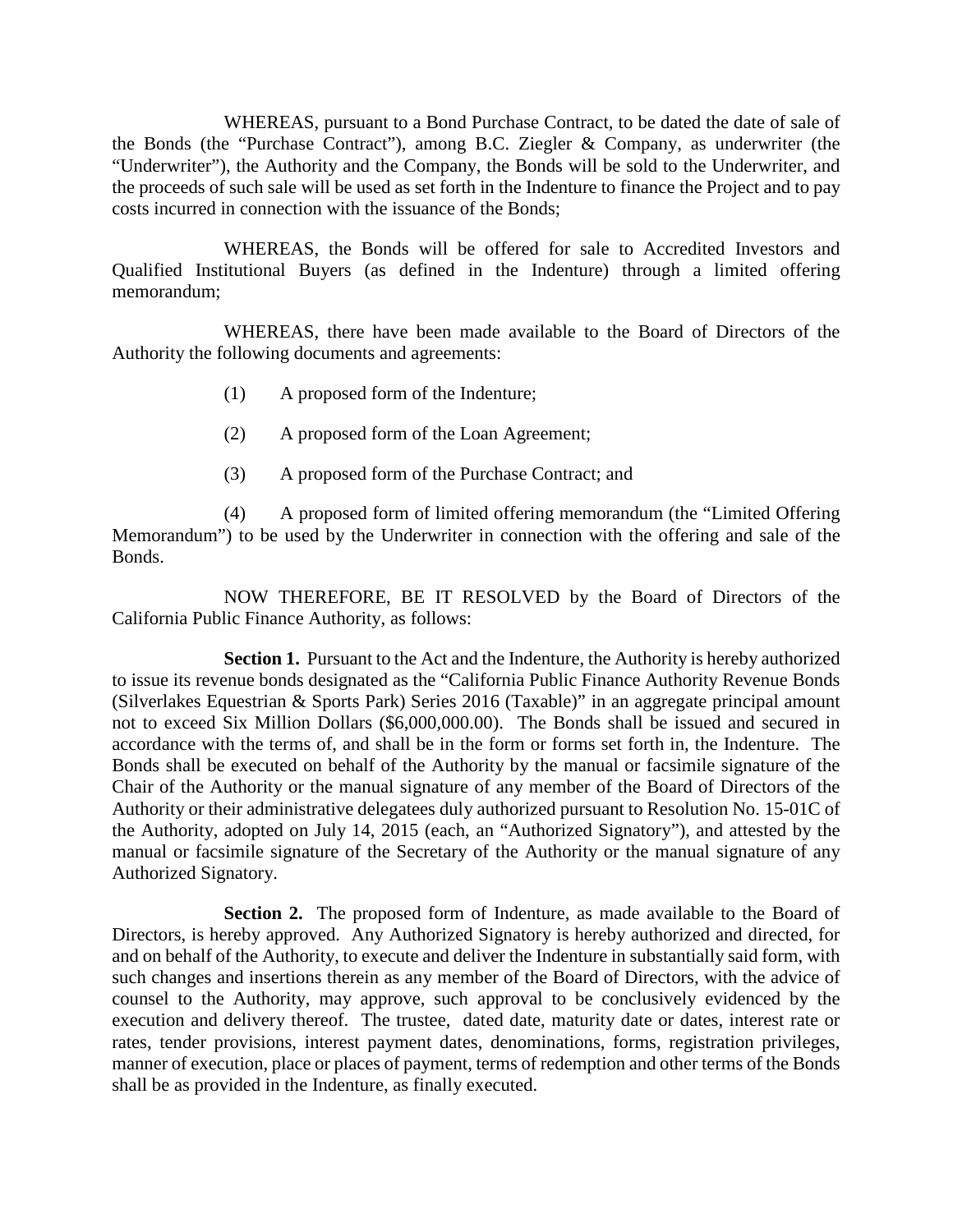**Section 3.** The proposed form of Loan Agreement, as made available to the Board of Directors, is hereby approved. Any Authorized Signatory is hereby authorized and directed, for and on behalf of the Authority, to execute and deliver the Loan Agreement in substantially said form, with such changes and insertions therein as any member of the Board of Directors, with the advice of counsel to the Authority, may approve, such approval to be conclusively evidenced by the execution and delivery thereof.

**Section 4.** The proposed form of the Purchase Contract, as made available to the Board of Directors, is hereby approved. Any Authorized Signatory is hereby authorized and directed, for and on behalf of the Authority, to execute and deliver the Purchase Contract, in substantially said form, with such changes and insertions therein as any member of the Board of Directors, with the advice of counsel to the Authority, may approve, such approval to be conclusively evidenced by the execution and delivery thereof.

**Section 5.** The proposed form of Limited Offering Memorandum, as made available to the Board of Directors, is hereby approved. The Underwriter is hereby authorized to distribute the Limited Offering Memorandum in preliminary form, to persons who may be interested in the purchase of the Bonds and to deliver the Limited Offering Memorandum in final form to the purchasers of the Bonds, in each case with such changes as may be approved as aforesaid.

**Section 6.** The Bonds, when executed as provided in Section 1, shall be delivered to the Trustee for authentication by the Trustee. The Trustee is hereby requested and directed to authenticate the Bonds by executing the Trustee's Certificate of Authentication appearing thereon, and to deliver the Bonds, when duly executed and authenticated, to the purchaser or purchasers thereof in accordance with written instructions executed on behalf of the Authority by an Authorized Signatory, which any Authorized Signatory, acting alone, is authorized and directed, for and on behalf of the Authority, to execute and deliver to the Trustee. Such instructions shall provide for the delivery of the Bonds to the purchaser or purchasers thereof, upon payment of the purchase price thereof.

**Section 7.** The Chair, the Vice Chair, the Secretary, the Treasurer, any other members of the Board of Directors of the Authority and other appropriate officers and agents of the Authority are hereby authorized and directed, jointly and severally, for and in the name and on behalf of the Authority, to execute and deliver any and all documents, including, without limitation, any and all documents and certificates to be executed in connection with securing credit support, if any, for the Bonds, and to do any and all things and take any and all actions which may be necessary or advisable, in their discretion, to effectuate the actions which the Authority has approved in this Resolution and to consummate by the Authority the transactions contemplated by the documents approved hereby, including any subsequent amendments, waivers or consents entered into or given in accordance with such documents.

**Section 8.** All actions heretofore taken by the Chair, the Vice Chair, the Secretary, the Treasurer, any other members of the Board of Directors of the Authority and other appropriate officers and agents of the Authority with respect to the issuance of the Bonds are hereby ratified, confirmed and approved.